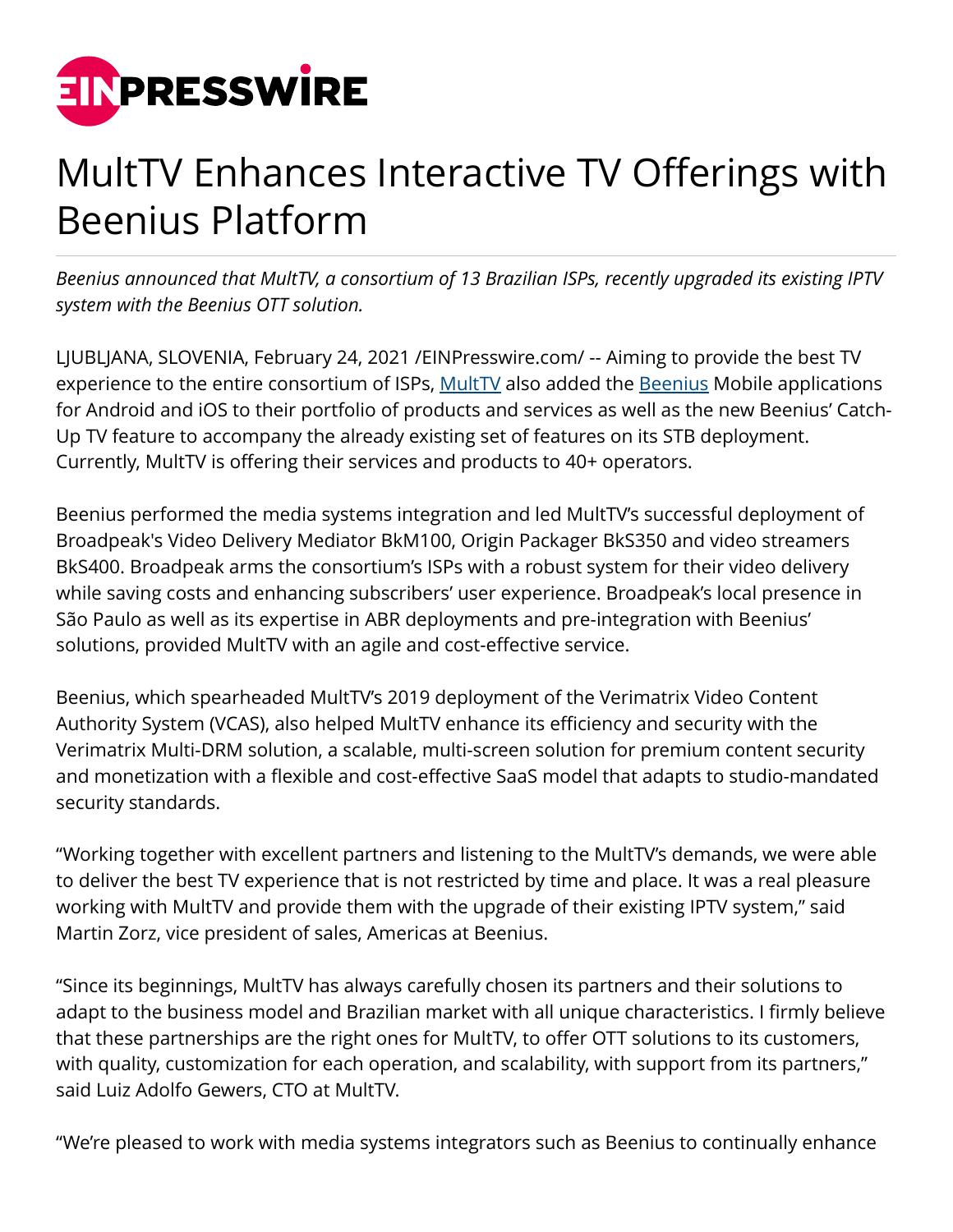their customers' content protection while also enabling growth," said Asaf Ashkenazi, Chief Operating Officer at Verimatrix. "Delivering a frictionless user experience, Verimatrix Multi-DRM enables operators to easily protect premium content on any device."

### About Beenius

Beenius is a media system integrator and a developer of a proven and easily integrated platform for heterogeneous operator environments. It supports IPTV, OTT, and DVB Hybrid services with several possibilities to offer TV content anytime, anywhere on every device. Beenius provides consulting services for E2E solutions, designing, integrating, building, and maintaining turnkey solutions. Visit [www.beenius.tv.](http://www.beenius.tv)

## About MultTV

MultTV is made up of 13 telecommunication entrepreneurs who decided to offer pay-TV services through a shared and self-sustaining infrastructure. Bringing the best of technology to transparent processes, MultTV has a unique model, developed by the experience of its partners, in partnership with SES and support from the NEOTV Association. The shared service is made for providers who want to reach an even higher level by becoming TV operators, and is carefully designed to enable affordable pay-TV offering, with rapid deployment, respecting industry legal and business processes. Visit **<Http://multtv.com.br/>**.

## About Broadpeak

Broadpeak designs and manufactures video delivery components for Content Providers and Network Service Providers deploying IPTV, Cable, OTT and Mobile services. Its portfolio of solutions and technologies powers the delivery of movies, television programming and other video content over managed networks and the internet for viewing on any type of device. The company's systems and services help operators increase market share and improve subscriber loyalty with superior quality of experience. Broadpeak supports all of its customers worldwide, from simple installations to large delivery systems reaching capacities of several million of simultaneous streams. Broadpeak is headquartered in Cesson-Sevigne, France. Visit <https://broadpeak.tv>

## About Verimatrix

Verimatrix (Euronext Paris: VMX) helps power the modern connected world with security made for people. We protect digital content, applications, and devices with intuitive, people-centered and frictionless security. Leading brands turn to Verimatrix to secure everything from premium movies and live streaming sports, to sensitive financial and healthcare data, to mission-critical mobile applications. We enable the trusted connections our customers depend on to deliver compelling content and experiences to millions of consumers around the world. Verimatrix helps partners get to market faster, scale easily, protect valuable revenue streams, and win new business.

Lea Mihelcic Benedik Beenius d.o.o.